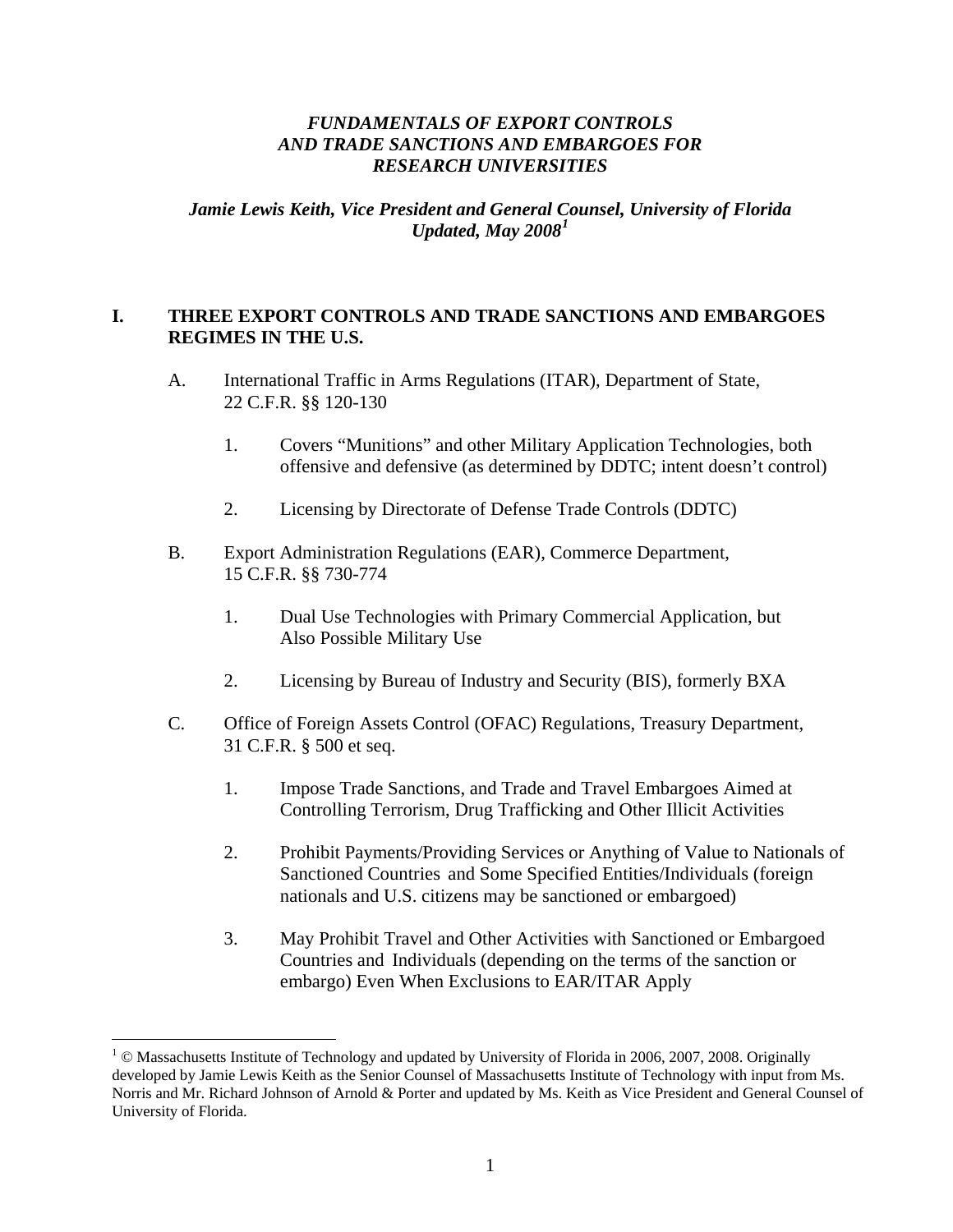#### **II. AIMS OF EXPORT CONTROLS/TRADE SANCTIONS AND EMBARGOES**

- A. Advance U.S. Foreign Policy Goals
- B. Restrict Goods and Technologies that Could Contribute to Military Potential/Economic superiority of other Countries (both adversaries and friendly nations)
- C. Prevent Proliferation of Weapons of Mass Destruction (nuclear, biological, chemical)
- D. Prevent Terrorism and Other Illicit Activities (e.g., drug trafficking)
- E. Fulfill International Obligations (e.g., treaties)
- F. Post September 11, 2001, Seen as Anti-Terrorism Tools Increased Focus on Research Universities – and on Enforcement
	- 1. Great Focus on Life Sciences Biological agents and toxins
	- 2. Export Controls and USA PATRIOT Act of 2001 and Public Health Security and Bioterrorism Preparedness and Response Act of 2002 Govern Biologicals and Chemicals
		- a. Export Controls Cover a Wider Range of Biologicals/Chemicals Than Only Select Agents/Toxins
		- b. Must Evaluate and Comply with All Statutory/Regulatory Regimes that Apply
- G. Controls Are Imposed For These, Among Other, Reasons: National Security, Chemical and Biological Weapons Non-proliferation, Missile Technology Control, Anti-terrorism, Crime Control

### **III. BACKGROUND: THE BASICS**

- A. ITAR and EAR Cover U.S. Origin Items (e.g., equipment, chemicals, biological, other materials, software code, computers – "Items or Materials") Located Anywhere If
	- 1. On the U.S. Munitions List (ITAR, 22 C.F.R. 121.1) and Even if Not on USML, Anything with a Military Application as Determined by the State Department DDTC (Not By Intent of the Researcher)

OR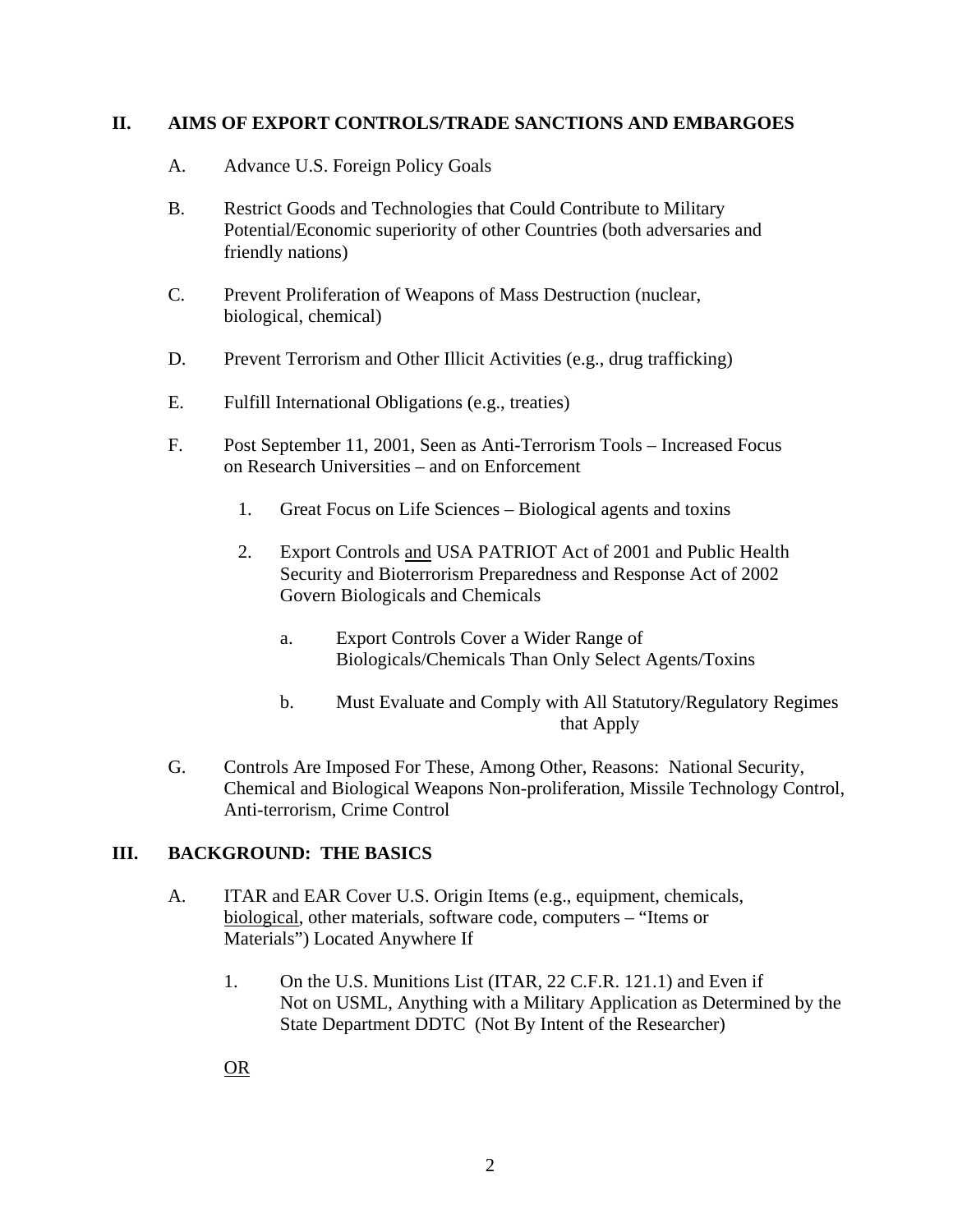2. On the Commerce Control List (EAR 15 C.F.R. 774)

### AND RELATED

- 3. Defense Services (ITAR): e.g., training (such as lectures or consulting) on how to use defense articles (22 C.F.R. 120.9), and
- 4. Technologies/Technical Data (EAR and ITAR): information beyond basic and general marketing materials on use, development or production of controlled items or materials (15 C.F.R. 772, 774, Supp. 1 and 2; 22 C.F.R. 120.10)
	- a. Not all export controlled items or materials are controlled for use technology
- B. Most Research and Teaching on Campus in U.S. -- Some Information Transfers on Campus and Abroad -- Can Qualify for Regulatory Exclusions or License Exemption
- C. Due to Proprietary Restrictions Fewer Commercial Activities Qualify for Exclusions/Exemptions
- D. When Exclusions/Exemptions Don't Apply and a License is Required, It Must Be Obtained
	- 1. Before "Export" (or "Re-Export"): Transferring Abroad in Any Medium -- to Anyone Regardless of Nationality -- Controlled Items or Materials -- or Controlled "Technologies"/"Technical Data"

### And

- 2. Before "Deemed Export": Transferring to Foreign Nationals (Other than Permanent Residents) or Embassies in the U.S. (Even on Campus) in any Medium -- Controlled Information/ Technologies/Technical Data—Is "Deemed" To Equate With A Transfer To The Person's Country of Citizenship
	- a. Deemed Exports Apply to Controlled Technologies/Technical Data/Software Code -- Not to Related Controlled Items or Materials Without Any Accompanying Information
	- b. Security Must be Implemented on Campus/Site in U.S. to Prevent Unlicensed Deemed Exports
- E. If License is Required and Denied, Export or Deemed Export is Prohibited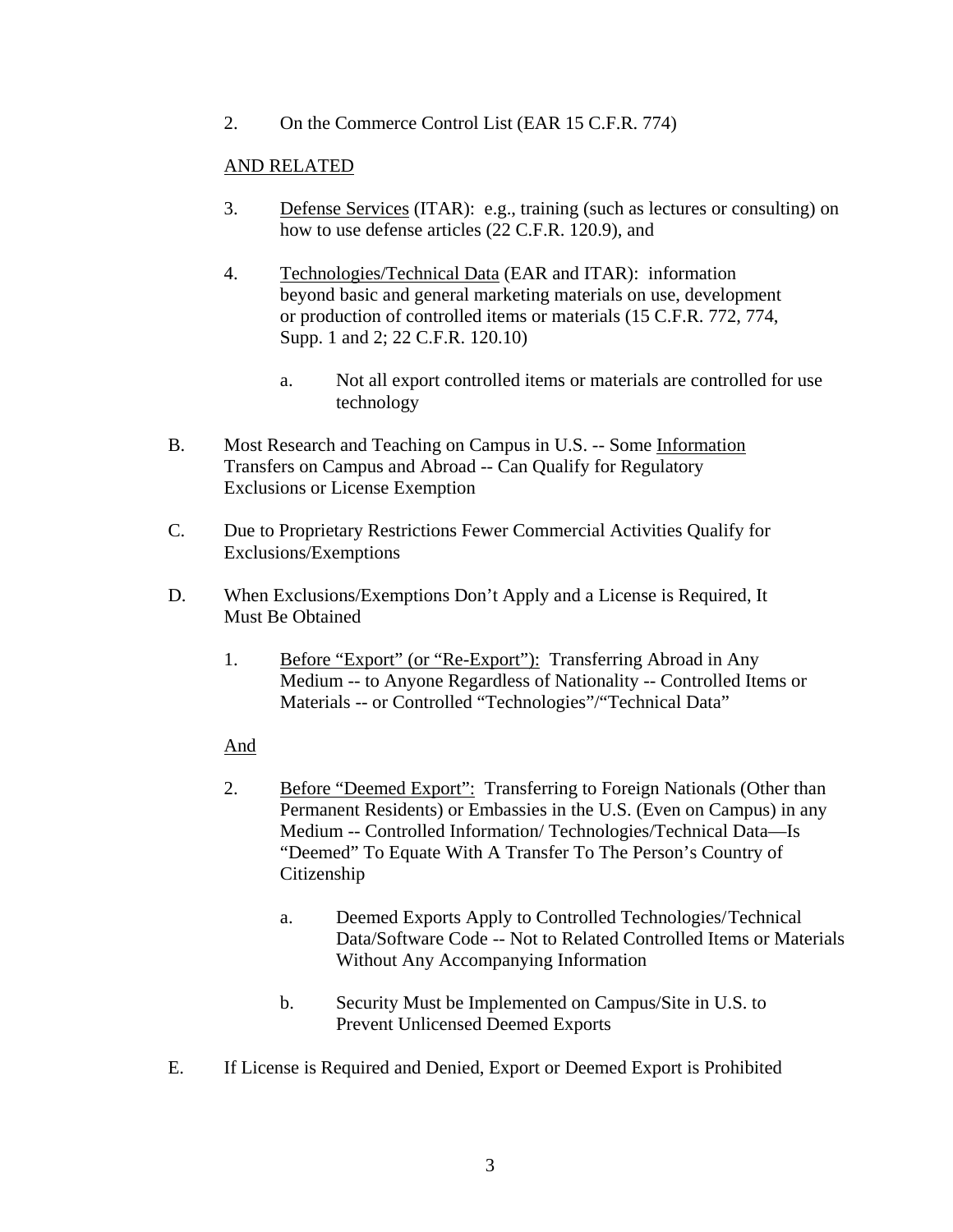- 1. Exporting is a Privilege -- Not a Right
- F. Violations Subject to Civil and Criminal Penalties Against Individuals and Institutions -- Can Also Result in Loss of Export/Deemed Export Privileges and Loss of Funding
	- 1. ITAR (State Department): (Individual and Entity) (22 U.S.C. §2778 (c) and (e))
		- a. Criminal Fines: < \$1M and/or < 10 Years in Prison/Violation
		- b. Civil Fines: < \$500K and Forfeitures/Violation
	- 2. EAR (Commerce Department) (15 C.F.R. §764.3(a) and (b)):
		- a. Criminal Fines/Entities: < Greater of \$1M or 5X Value of Export (proposed changes would increase to \$5M or 10X value)
		- b. Criminal Fines/Individuals:  $\leq$ \$250K and/or  $\leq$  10 Years in Prison/Violation (proposed changes would increase to \$1M)
		- c. Civil Fines: \$10K \$120K/Violation (proposed changes would increase to \$500K)
	- 3. OFAC: (31 C.F.R. §501.701)
		- a. Criminal Fines/Entities: < \$1M/Violation
		- b. Criminal Fines/Individuals:  $\langle$  \$250K and/or  $\langle$  10 Years in Prison/Violation
		- c. Civil Fines: \$12K \$65K/Violation
- G. Violations Affect Reputations of Individuals and Institutions and Can Result in Loss of Exporting and Federal Contracting Privileges for Individuals and Institutions
- H. Regulations are Complex -- Require Both Technical and Regulatory Expertise to Apply Correctly
- I. Best to Qualify for Exclusions -- Universities Focus on These
	- 1. Evaluate Information Transfers/Disclosures Under Potential Exclusions First.
	- 2. Exports Abroad of Items or Materials Require Greater Review of Applicability of Controls.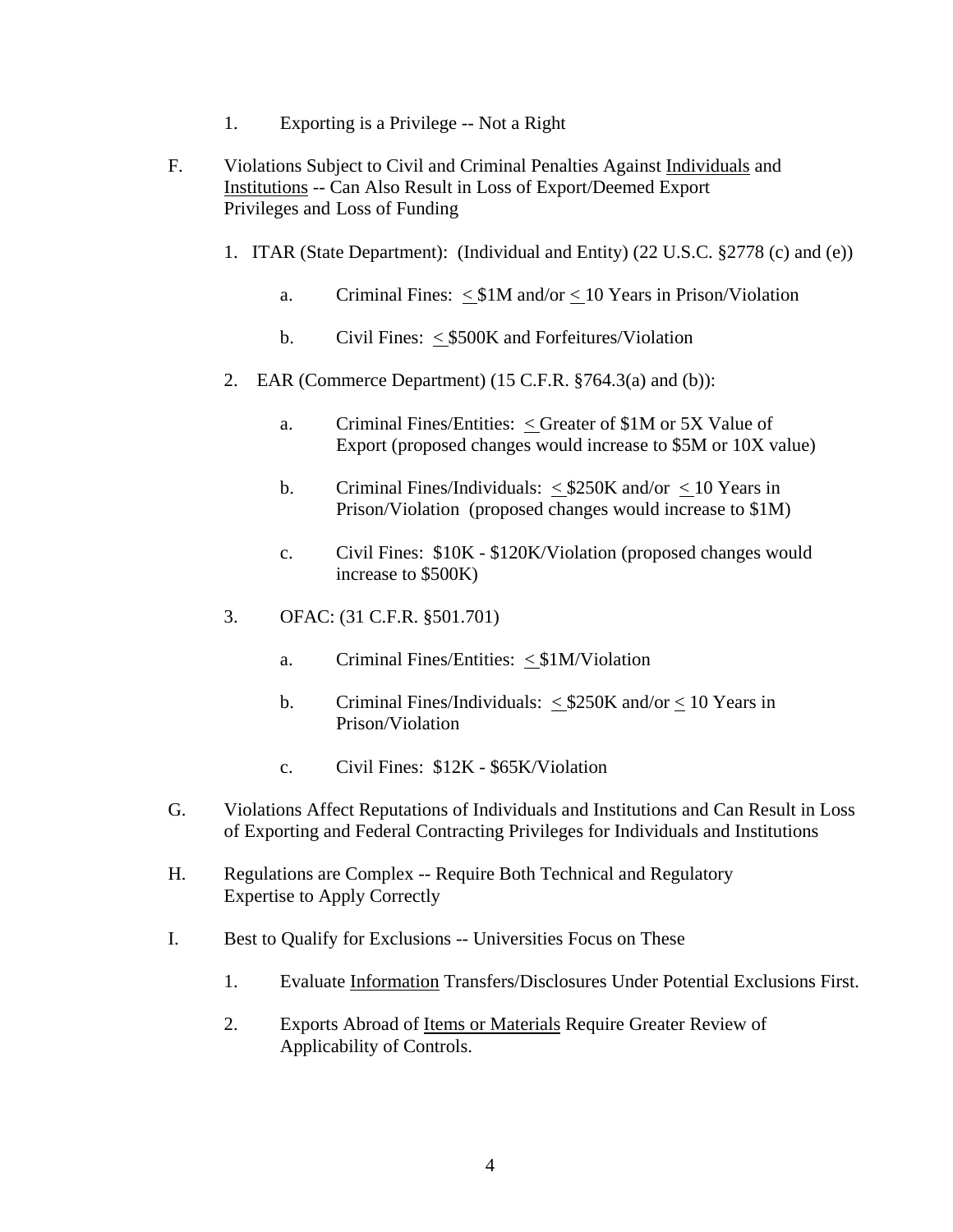J. Must Understand and Adhere to Prerequisites for Exclusions Or Controls Apply

# **IV. FUNDAMENTAL RESEARCH EXCLUSION**

- A. Fundamental Research Exclusion (EAR/ITAR) (22 C.F.R. 120.11(8); 15 C.F.R. 734.8(a) and (b)) Applies to
	- 1. Information -- Not to Items or Materials
	- 2. Resulting From -- Or Arising During (Open Issue: -- Or Already Existing and Used During)
	- 3. Basic and Applied Research in Science and Engineering
	- 4. Conducted at an Accredited Institution of Higher Education (EAR)/Higher Learning (ITAR)
	- 5. Located in the U.S. (Doesn't Apply Abroad with Limited, Specific Exception Under ITAR for Satellites and Related Technology, Subject to Conditions, see 22 C.F.R. §121.1 XV(a) or (e), 123.16(b)(10) (equipment), and 125.4 (services, information; instruction))
	- 6. Where the Information Is Ordinarily Published and Shared Broadly In The Scientific Community

and

- 7. Is Not Subject to Proprietary or U.S. Government Publication or Access Dissemination Controls (e.g., re: approval of publications and foreign national participation)
- B. Allows U.S. Universities to Include Foreign Faculty, Students, Visitors in Research Involving Creation of Controlled Information on Campus in the U.S. Without a License
- C. Once Created in Fundamental Research, the Information May Be Transferred Abroad Without Application of Export Controls
- D. Fundamental Research Information Is Public In Nature and Is Excluded (Not Just Exempted) From Controls
- E. Based on NSDD 189 (1985)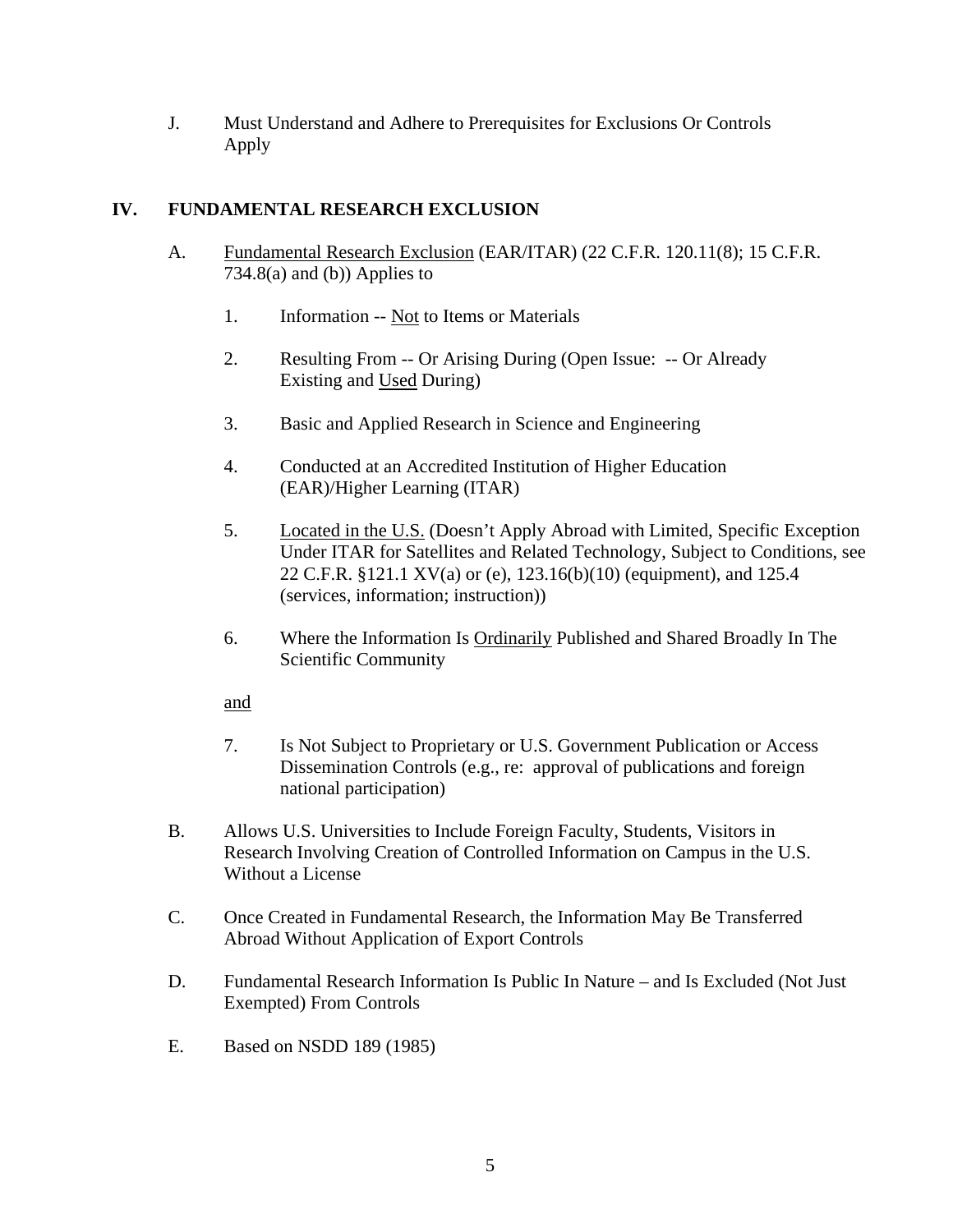- 1. Fundamental Research is "Basic and Applied Research in Science and Engineering, the Results of Which Ordinarily are Published and Shared Broadly Within the Scientific Community, as Distinguished from Proprietary Research and From Industrial Development, Design, Production and Product Utilization, the Results of Which Ordinarily are Restricted for Proprietary or National Security Reasons"
- 2. The Classification Process is the Appropriate Means of Securing Information Related to "Fundamental Research" by Colleges and Universities When Security is Warranted -- Otherwise, Except as Required by Statute, "No Restrictions May Be Placed Upon The Conduct or Reporting" Of Fundamental U.S. University Research, Which Should Be Open and Freely Disseminated Because It Supports Our Nation's Security
- F. Commercial Companies and Independent Research Institutes Have Similar EAR (not ITAR) Exclusion When Research Is Not Subject to Publication/Access/Dissemination Restrictions (15 C.F.R. 734.8(d), (e))

### **V. DEEMED EXPORTS IN FUNDAMENTAL RESEARCH**

- A. Commerce IG (Also Adopted by Energy, Defense and State IGs) Finds
	- 1. A Deemed Export License Is Required for Transfer of Controlled "Use Technology" (Controlled Information Beyond Basic and General Marketing On the Installation, Operation, Repair, Maintenance, Refurbishing, and Overhaul of Controlled Equipment or Software Code) In Any Medium (Even Through Careful Observation/Demonstration) to Foreign Nationals on Campus in Fundamental Research Projects
	- 2. Concerns Already Existing Controlled Use Information (Not Information Created in Unrestricted U.S. Campus/Fundamental Research, Which Is Clearly Excluded From Controls)
- B. Universities Reasonably Inferred the Ability to Convey Information on Use of Controlled Equipment in Fundamental Research on Campus As Part of the Exclusion Because NSDD 189 Extends Fundamental Research To Conduct As Well As Output Of U.S. University Research
	- 1. Commerce Has Not Previously Taken Another Position in Enforcement or Regulatory Questions and Answers, But Has Been Considering.
	- 2. Commerce's Deemed Export Advisory Committee Considered This and Other Issues Raised In The 2004 IGs' Report to Congress.
		- a. On December 20, 2007, the DEAC Report Was Issued. See <http://tac.bis.doc.gov/2007/deacreport.pdf>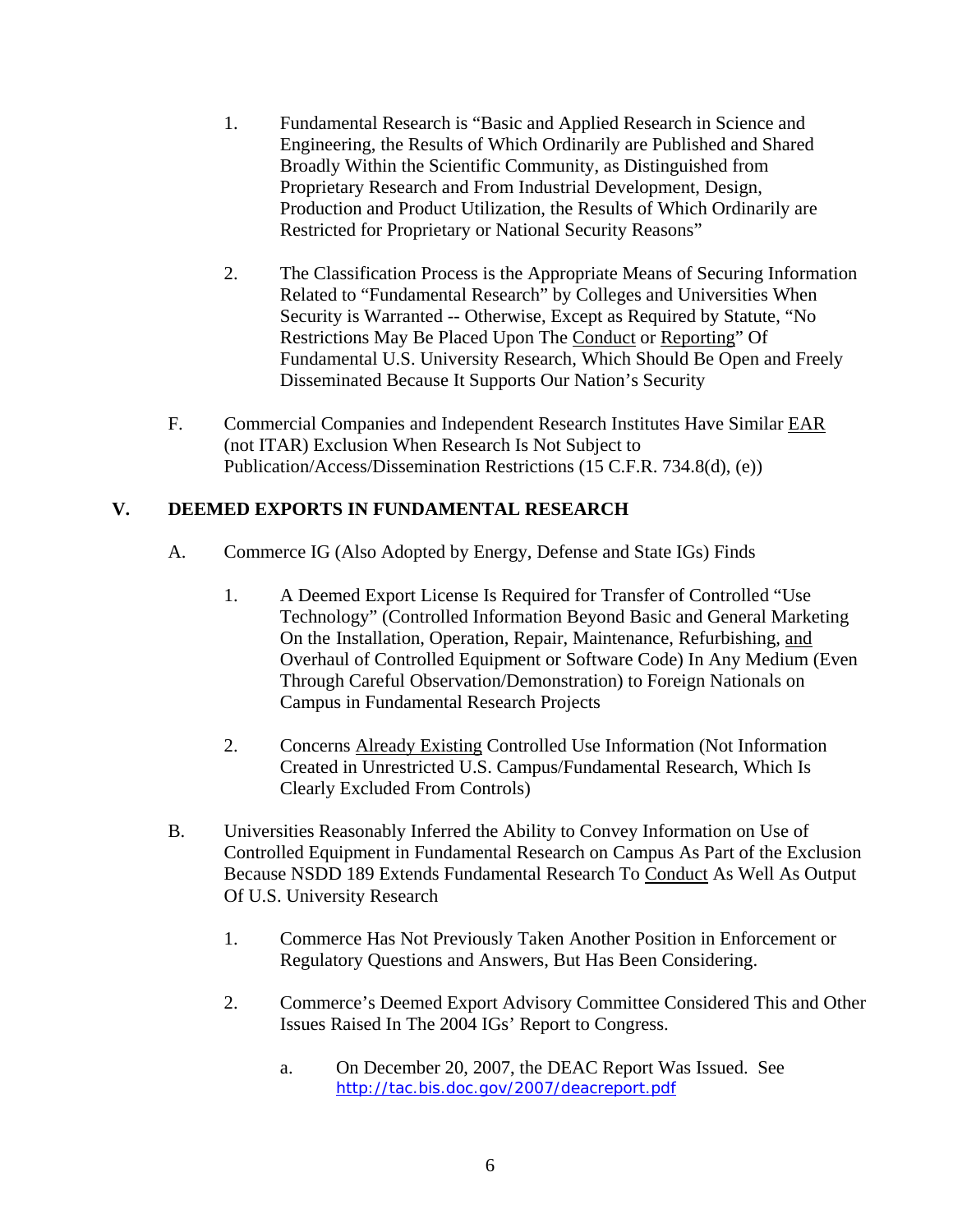Commerce Is Considering The Recommendations. It Is Undecided Whether Fundamental Research Will Be Redefined, Whether Classification Will Continue To Be The Primary Control For University Research When Security Is Warranted.

- C. Deemed Export License Not Technically Required For Mere Use of Controlled Equipment (Without Transfer of Related Controlled "Use Technology")—But Would Be Required Practically Under the IGs' Interpretation Due to Dynamic, Spontaneous Transfer of Use Information In Research
- D. Commerce Potential Position/Analysis of Whether Deemed Export License is Required:
	- 1. Is Equipment Controlled?
	- 2. If So, Is It Controlled for Use Technology?
	- 3. If So, For What Aspects of Use Is It Controlled (e.g., installation, repair, mere operation, maintenance, etc.)?
	- 4. If So, Is It Controlled for Use Technology for All Countries or Just Some Countries (Which Ones)?
	- 5. Is the Use Technology Already Publicly Available By Specified EAR Methods? [See Part VI]
	- 6. Is the Use Technology Subject to a Blanket License/Exclusion (e.g., TUR) and, If So, Is the License Applicable to All Countries or Just Some (Which Ones)?
- E. If Controlled Under 1 and 2, Then Under This Interpretation, A Deemed Export License Is Required Before Use Technology of the Type Controlled Under 3 is Conveyed in the U.S. to Any National of a Country That Is Subject to Controls in 4, Unless An Exclusion Applies Under 5 or a License Exception Applies Under 6.
	- 1. An export license would also be required before the use technology is sent abroad to anyone in a controlled country (in 4) or anywhere abroad to a national of a controlled country.

### **VI. PUBLICLY AVAILABLE/ PUBLIC DOMAIN EXCLUSION**

A. Publicly Available (EAR)/Public Domain (ITAR) Information Exclusion (See 22 C.F.R. 120.10(5), 120.11, 125.1(b), 125.4; 15 C.F.R. 734.3(b)(3), 734.7-734.10) Applies to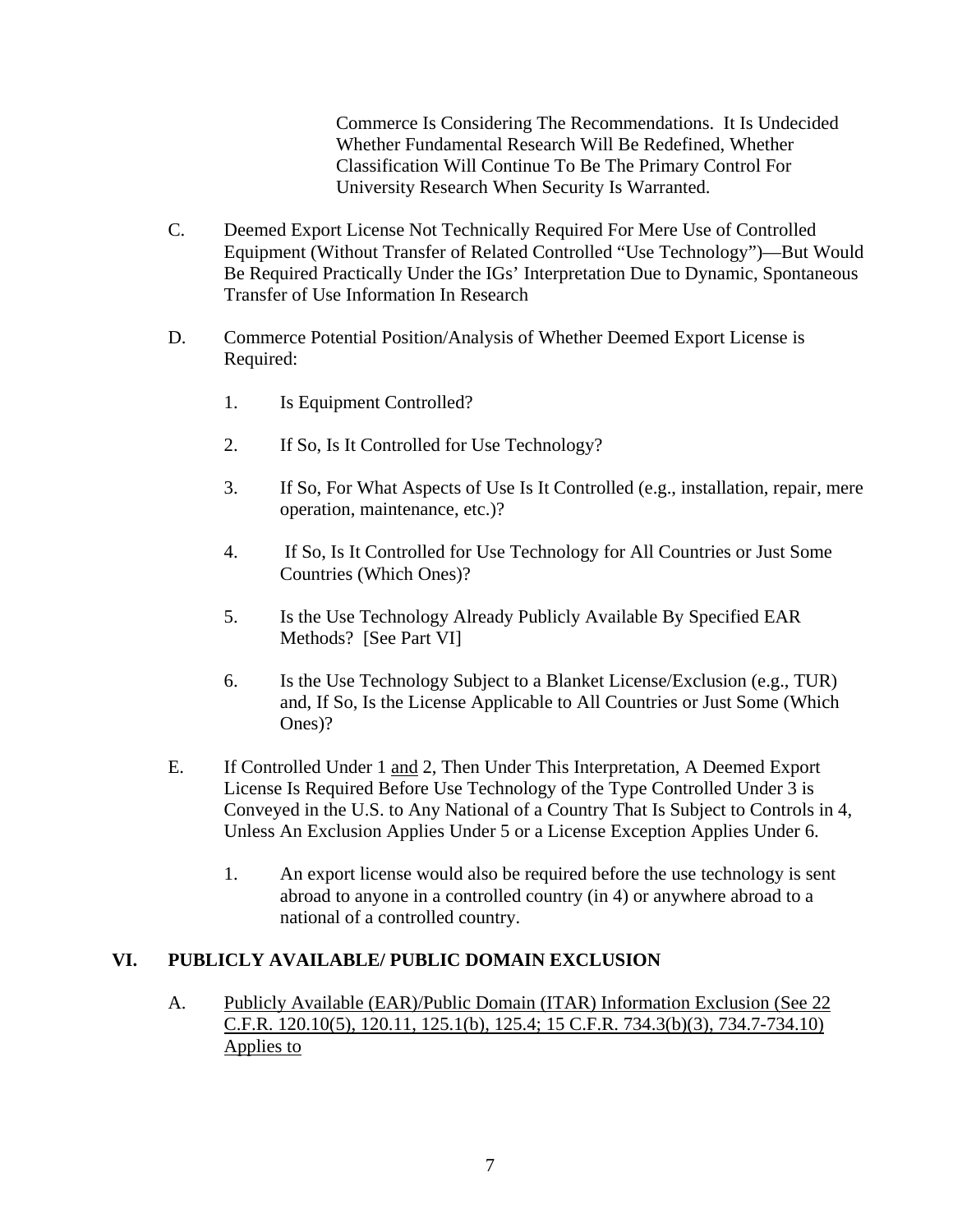- 1. Information already published, not just ordinarily published, through specified means:
	- a. libraries open to the public, including most university libraries; unrestricted subscriptions, newsstands, or bookstores for a cost not exceeding reproduction and distribution costs (including a reasonable profit);
	- b. published patents;
	- c. conferences, meetings, seminars, trade shows, or exhibits held in the U.S. (ITAR) or anywhere (EAR), which are generally accessible by the public for a fee reasonably related to the cost and where attendees may take notes and leave with their notes; or
	- d. Websites accessible to the public for free and without the host's tracking or control of who visits or downloads software/information (clearly acceptable under EAR, and likely acceptable under ITAR).
- B. Broadest Exclusion -- Can Apply to Information Transfers in U.S. and Abroad

### **VII. PUBLICATION OR ACCESS/DISSEMINATION RESTRICTIONS DESTROY FUNDAMENTAL RESEARCH/PUBLICLY AVAILABLE/PUBLIC DOMAIN EXCLUSIONS**

- A. Faculty/Researcher Side Deals With Sponsors Destroy Exclusions
- B. Short (e.g., 30 90 days) Pre-publication Review Period (Not Approval) For Patent Protection/to Remove Sponsor-Proprietary Information Does Not Destroy Exclusions

### **VIII. GOVERNMENT SPONSORED RESEARCH COVERED BY CONTRACT CONTROLS EXEMPTION**

- A. EAR License Exemption for Government Sponsored Research Covered by Contract Controls (15 CFR 734.11) Applies Only To:
	- 1. Information Resulting From Federally-funded Research that Includes Specific National Security Controls in the Government Agreement (e.g., prepublication reviews or dissemination controls)
	- 2. Does Not Qualify for Fundamental Research Exclusion (15 CFR 734.8) But No License is Required if Comply with All Specific National Security Controls in Contract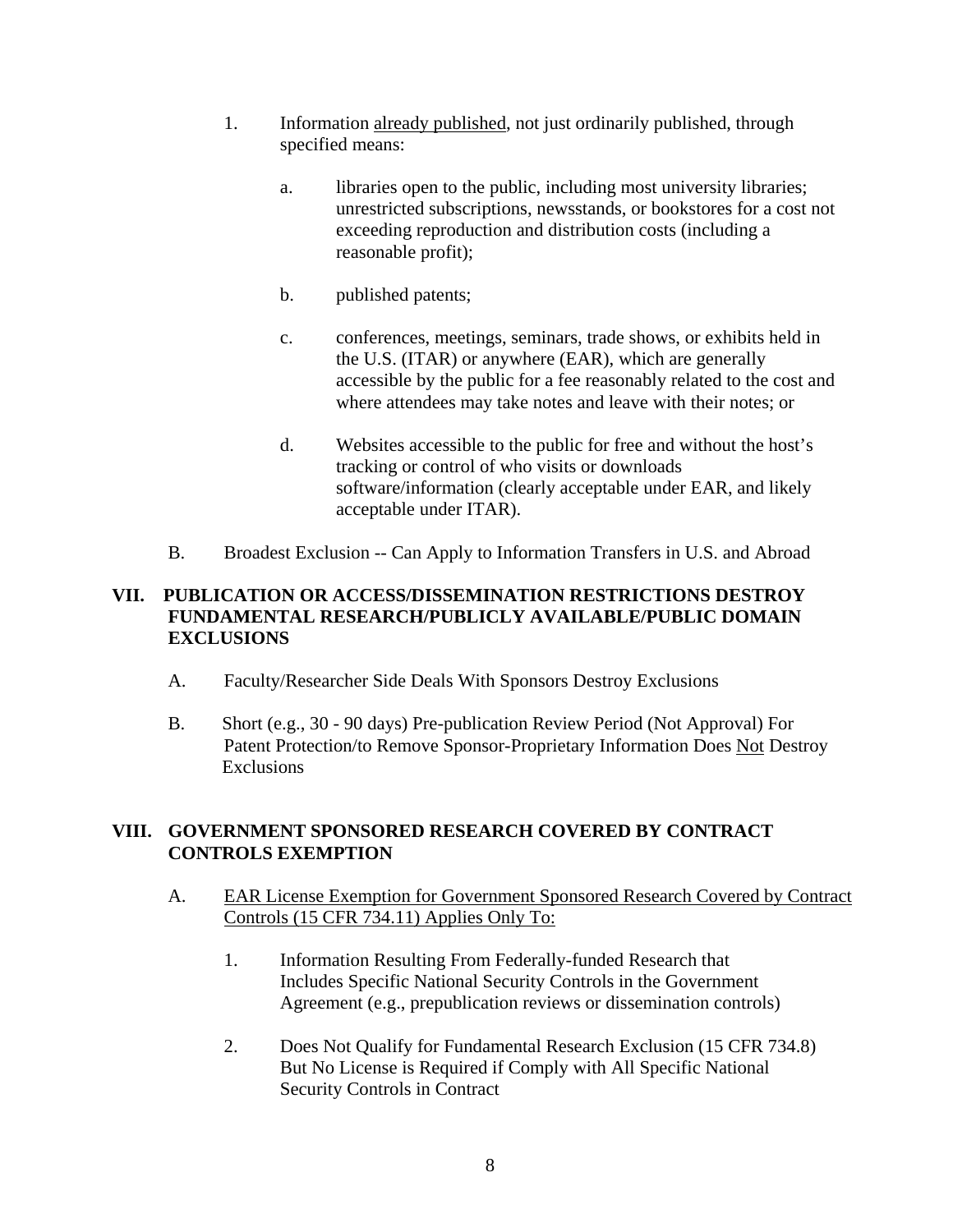- 3. If All Contract Controls are Not Followed, Fundamental Research Exclusion Is Not Available – Consequently, If License Was Required and Not Obtained, a Violation Occurs
- 4. Likely Commerce View That Exemption Does Not Extend to Existing Controlled Technology on "Use" of Equipment -- Only to Results of Research

# **IX. OTHER EXCLUSIONS/EXEMPTIONS**

- A. Educational Exclusion (EAR/ITAR) (15 CFR 734.3(b)(3)(iii), 734.9, 22 C.F.R.  $120.10(5)$ ) Applies to
	- 1. General Science, Math, Engineering Commonly Taught at Schools/Universities (ITAR - Subject Matter Focused), or
	- 2. Information Conveyed In Courses Listed In Course Catalogues and In Associated Teaching Labs of Any Academic Institution (EAR – Venue Focused -- but Doesn't Cover Encrypted Software)

### B. Bona Fide Full Time Employee License Exemption (ITAR Only) (22 C.F.R. 125.4(b)(10)) Applies to

- 1. Unclassified Technical Data Provided to Bona Fide Fulltime Regular Employees of U.S. Institutions of Higher Learning With Permanent Abodes in the U.S. Throughout Employment
- 2. Must Inform Employee in Writing Not to Transfer to Other Foreign **Nationals**
- 3. Does Not Apply to Students with F-1 Visas or Others With Visas Allowing Only Part-time Work
- 4. Does Not Apply to Nationals of ITAR -- Prohibited or Embargoed **Countries**

### **X. IF EXCLUSIONS/EXEMPTIONS DON'T APPLY – IS LICENSE REQUIRED? OBTAINABLE?**

- A. If Exclusions/Exemptions Do Not Apply and
	- 1. If Items or Materials Are on Commerce Control List -- Related Technologies/Technical Data May Be Controlled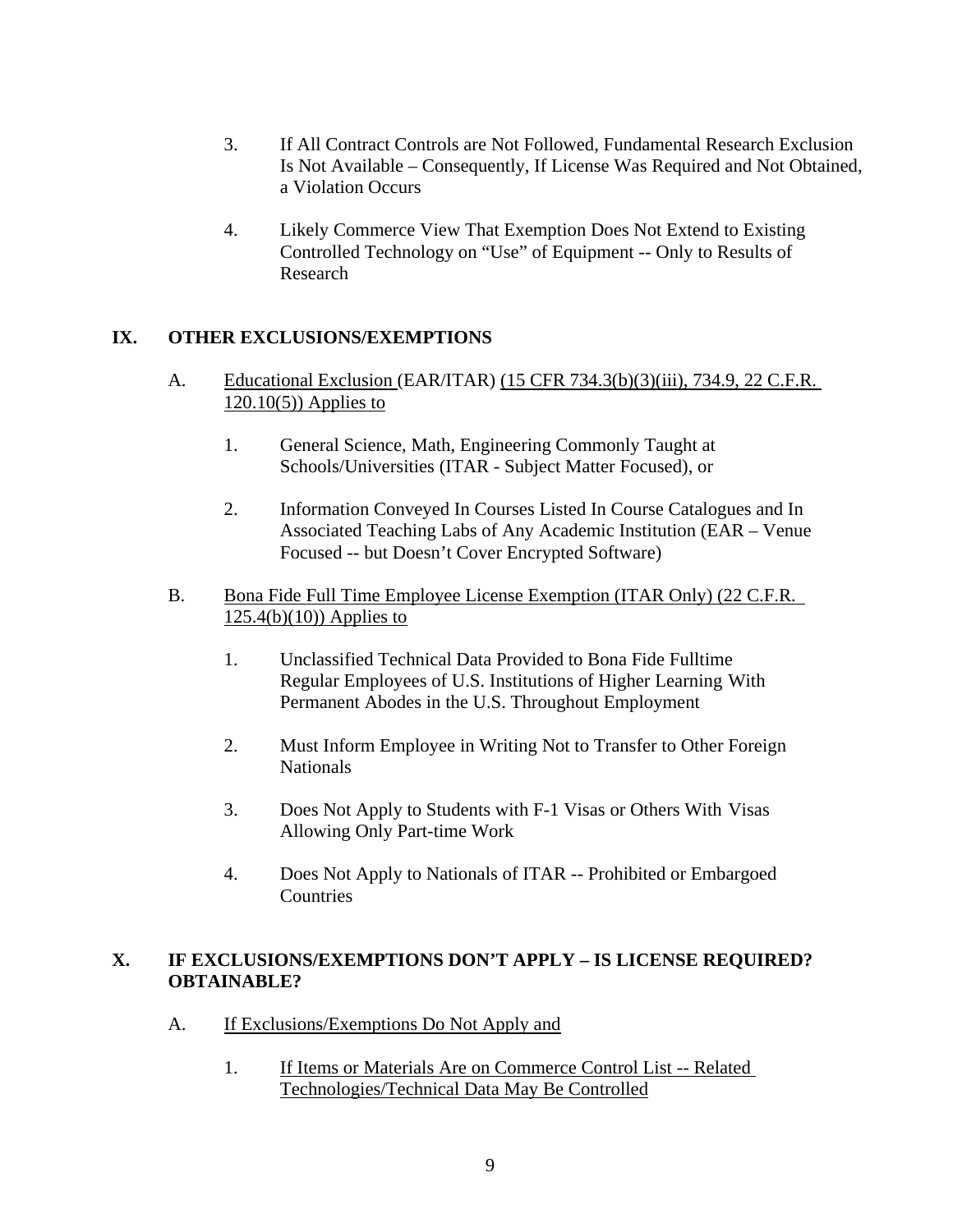- a. EAR License May Be Required Before Any Export or Deemed Export Depending on Type of Listing/Destination
	- [1] Most EAR Licenses are Considered Case-by-Case (but see XI.B. re: EAR 99 Listings)
	- [2] Where Chemicals/Biologicals Involved:
		- a] License Required for All Countries if Listed for CB (chemical/biological controls) Purpose
		- b] License Required for All Non-Chemical Weapons Convention (CWC) Countries if Listed for CW (CWC) Compliance Purposes and Export is to Non-CWC **Countries**
		- c] License Mostly Considered Case-by-Case if Listed for CB or AT (anti-terrorism) Purposes -- Will be Denied if Listed for CW Purposes and Export is to Non-CWC Countries
		- d] License Will be Denied to Syria and Embargoed Countries and End Users -- and, for Ricin D and E and CWC Chemicals/Toxins for Countries Not a Party to the CWC

#### 2. If Items or Materials Are On Commerce Control List as EAR 99 Only

a. Likely Will Need EAR License If

[1] Destination-Foreigner's Nationality is on EAR Entities List -- 15 C.F.R. 744, Supp. 4

[2] End User is on "Denied Person List" <http://www.bis.doc.gov/DPL/Default.shtm>

- [3] Destination-Foreigner's Nationality is an OFAC Embargoed Country
- [4] Destination/Foreigner's Nationality is Another US Embargoed Country (Rwanda\*3, OFAC Embargo List)
- [5] The Individuals/Institutions involved are on an OFAC Prohibited List (e.g., the Specially Designated Nationals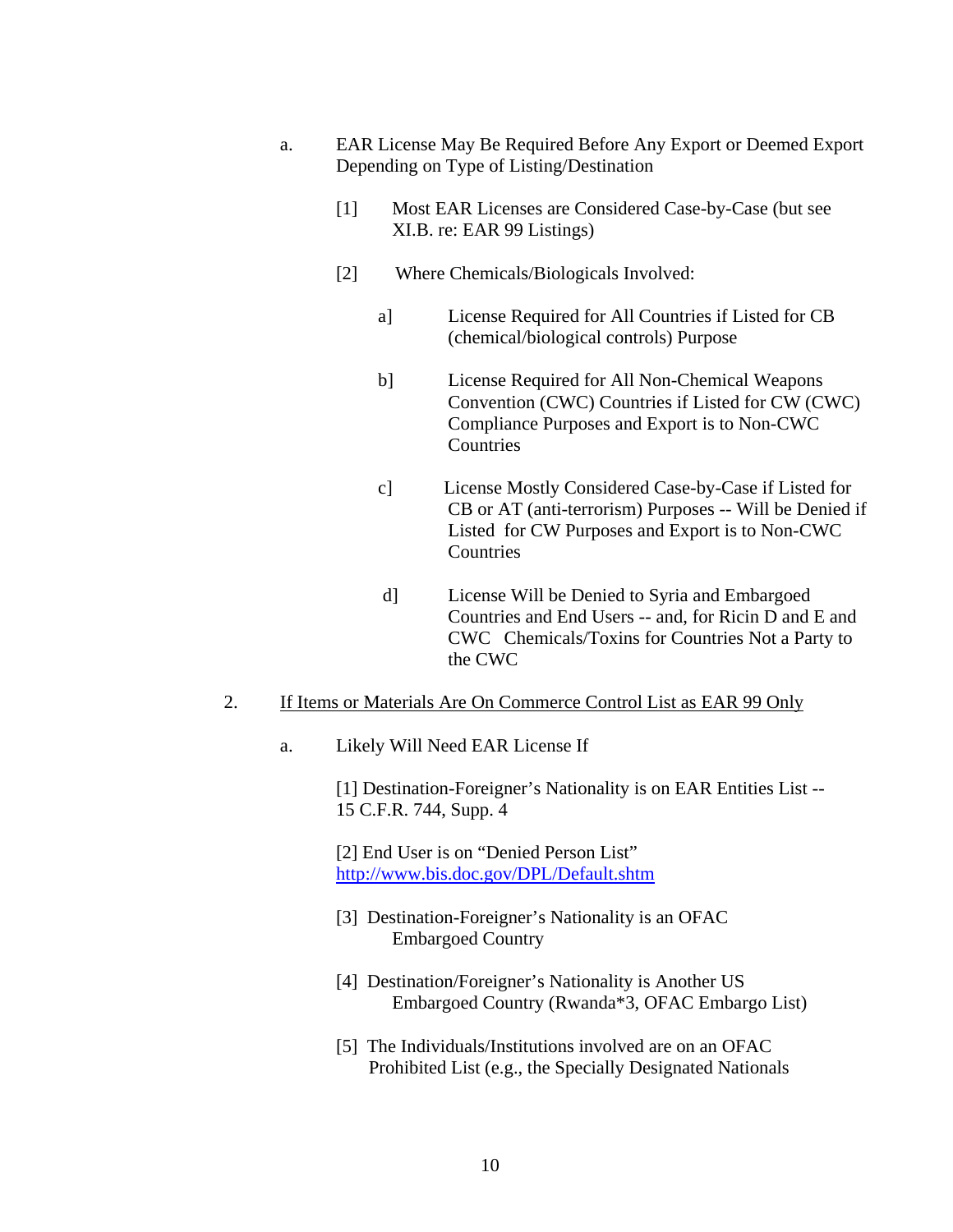List, Certain Individuals Associated with War Crimes in the Balkans or the Taliban in Afghanistan) or

- [6] The Project is Associated with a Weapons of Mass Destruction Program, a Missile Program or There are Indications of Possible Diversions ("red flags") (15 C.F.R. 732, Supp. 3)
- b. Otherwise, Don't Need License (Just Follow Export Documentation and Procedures)
- B. If Items or Materials On/Covered by the ITAR US Munitions List (USML) – Related Technical Data or Defense Services Controlled

and

Even if Not On/Covered by Lists, IF Reason to Know that Items or Materials Will be Used In/For Weapons of Mass Destruction or

Even if Not On/Covered by Lists, If Items or Materials, Technical Data is Designed or Modified for Military Use (As Determined By The State Department, Not The Researcher)

An ITAR License Will be Required Before Any Export or Deemed Export

- 1. **Will Not Get License**
	- a. If Destination/Foreigner's Nationality is an ITAR Prohibited Country
- 2. **May Get a License Otherwise**

### **XI. BEWARE**

#### A. **Export Controls May Apply/Be Violated Without Appropriate Licenses:**

- 1. When Research Equipment--Biological Samples -- Computer with Research Data or Encrypted or Proprietary Software -- Are Hand-Carried or Shipped Abroad Without a License
- 2. When University or Researcher Has Reason to Know that Sponsors or Collaborators are Violating Controls (15 CFR 736.2(b)(10))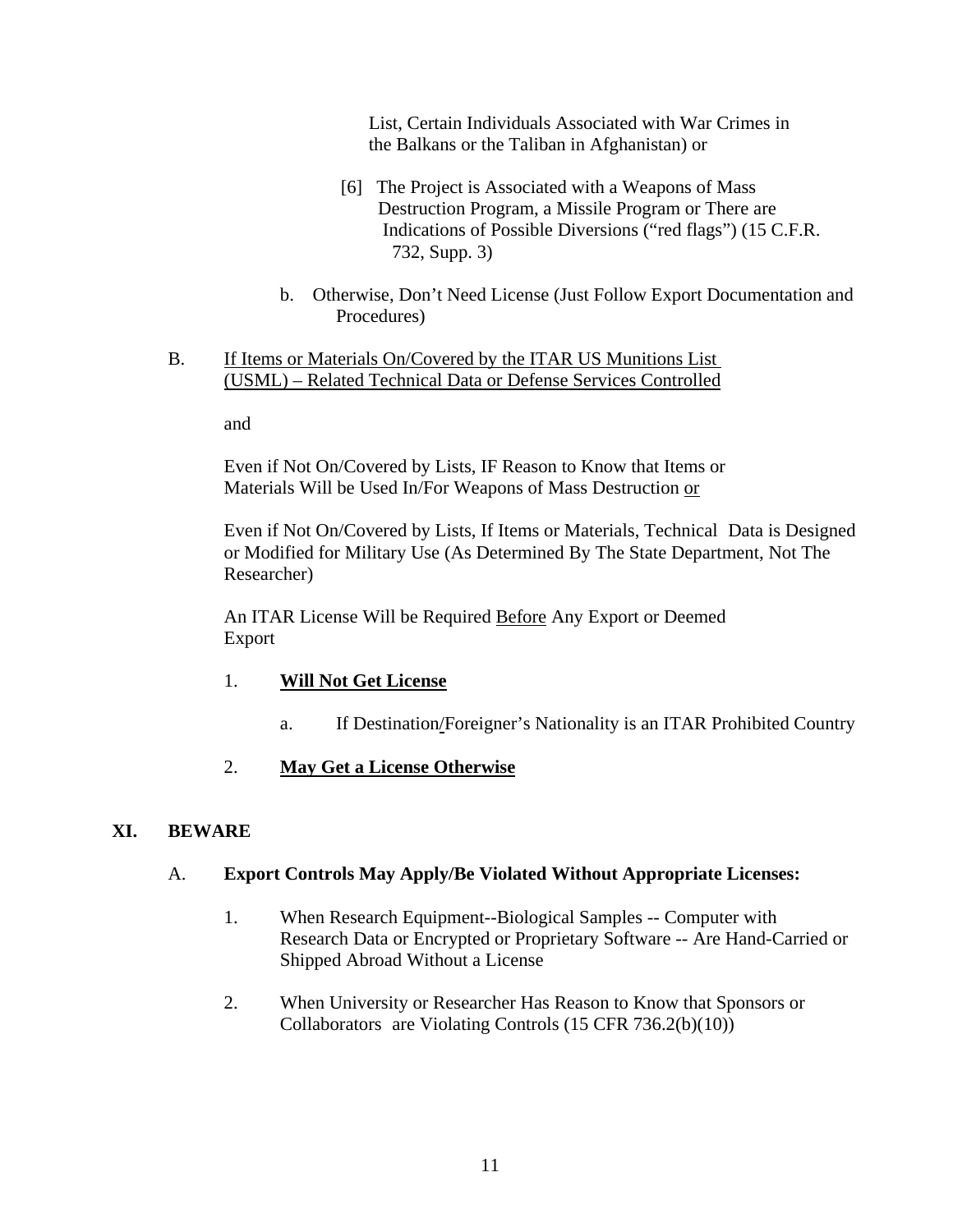- 3. When Sponsors Provide Controlled Proprietary or Confidential Information to University Researchers Who Then Share It With Anyone Abroad or With Foreigners in U.S.
- 4. If Exclusive Material Transfer Agreements or IP Licensing Agreements Impose Publication/Access-Dissemination Restrictions and the Materials and/or Related Technologies/Technical Data are Controlled -- Deemed Export and Export Controls Apply
- 5. When Technology Transfer Disclosures Of Controlled Information are Made Abroad Before a Patent Issues (Becomes Public) -- Except When Directly Related to Applying for a Foreign Patent

# B. **OFAC Trade Sanctions/Embargoes May Apply to**

- 1. U.S. Citizens as well as Foreign Nationals
- 2. Payments (Compensation, Honoraria, Contracts) to Embargoed Countries/Nationals/Entities/Individuals
- 3. Attendance At/Planning of International Conferences In Or With Embargoed/Sanctioned Countries, Nationals, Entities
- 4. Surveys/Services to Embargoed/Sanctioned Countries/Nationals/Entities/Individuals
- 5. Editing/Joint Authorship of Articles of/with Nationals of Embargoed Countries or Individuals
	- i. December 17, 2004 OFAC General License for Cuba, Sudan and Iran Allows Most Editing/Joint Authorship with Nationals of these Countries (But Not the Governments or Government Employees) (31 C.F.R. 515, 538, 560)
	- ii. OFAC April 2, 2004 Letter Allows Peer Review/Copy + Style Editing of Libyan Nationals' Articles [http://www.treas.gov/offices/enforcement/ofac/rulings/ia040504.pdf]
	- iii. Raises 1st Amendment Issues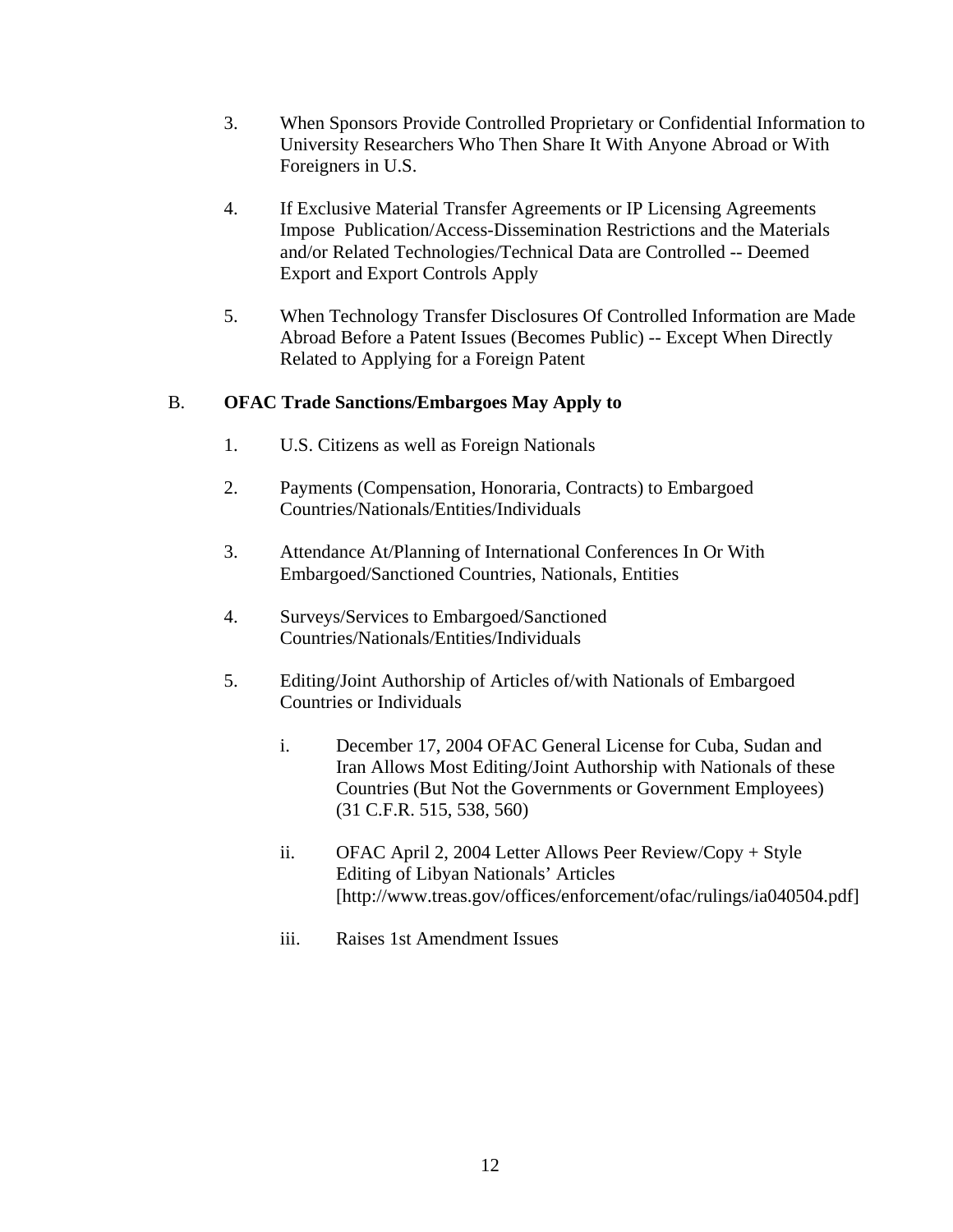### C. **Licenses Can Take Weeks--Months—Longer to Obtain—Compliance Is Critical**

- 1. Apply Early Through The Division of Sponsored Research
- 2. Encourage Open and Public Research Under the "Public Availability"/"Public Domain" and "Fundamental Research" Exclusions - Recognizing Openness is More Natural Than Security in Academia;
- 3. Central Administration/Oversight of Compliance is in the Director of DSR;
- 4. Institutional Policy Prohibits Sponsor Restrictions on Publication or on Access/Dissemination without the prior written approval of the Vice President for Research or his designee, the Director of DSR;
- 5. Expert Legal Counsel (inside and outside) Supports DSR;
- 6. Educational Programs Emphasize What Faculty and Staff Can Know Without Being Export Experts - How to Qualify for Exclusions - Triggers of Possible Control Requiring Advice from DSR- and the Risks of Non-compliance;
- 7. Records of the Compliance Program, Implementation Efforts, and Steps to Discover and Rectify Inadequacies Is Important;
- 8. Encourage Prompt Disclosure of Potential Violations to DSR or General Counsel for a Knowledgeable and Timely Response After Consultation With Counsel (Including Through Appropriate Self-disclosure to the Cognizant Agency to Mitigate Penalties);
- 9. Refer to the UF Export Control Compliance Program Guidelines on DSR's web site<http://rgp.ufl.edu/research/compliance.html#conduct>.

### **XII. RESOURCES**

- A. Paper: Part VI of "The War on Terrorism Affects The Academy: Principal Post-September 11, 2001 Federal Anti-Terrorism Statutes Regulations and Policies That Apply to Colleges and Universities" [http://www.generalcounsel.ufl.edu/exportControl/Final25\\_Apr04\\_JLKversion\\_Same](http://www.generalcounsel.ufl.edu/exportControl/Final25_Apr04_JLKversion_Same_As_PDF_Journal) \_As\_ [PDF\\_Journal](http://www.generalcounsel.ufl.edu/exportControl/Final25_Apr04_JLKversion_Same_As_PDF_Journal)[\\_version.pdf](http://web.mit.edu/srcounsel/resource/Final25_Apr04_JLKversion_Same_As_PDF_Journal_version.pdf)
- B. Paper: October 2006 Update on Developments in "Deemed" Export Controls in the University Context [http://www.generalcounsel.ufl.edu/exportControl/Update\\_on\\_Developments\\_in\\_Deemed](http://www.generalcounsel.ufl.edu/exportControl/Update_on_Developments_in_Deemed_Export_Controls_in_the_University_Context.pdf) [Export\\_Controls\\_in\\_the\\_University\\_Context.pdf](http://www.generalcounsel.ufl.edu/exportControl/Update_on_Developments_in_Deemed_Export_Controls_in_the_University_Context.pdf)